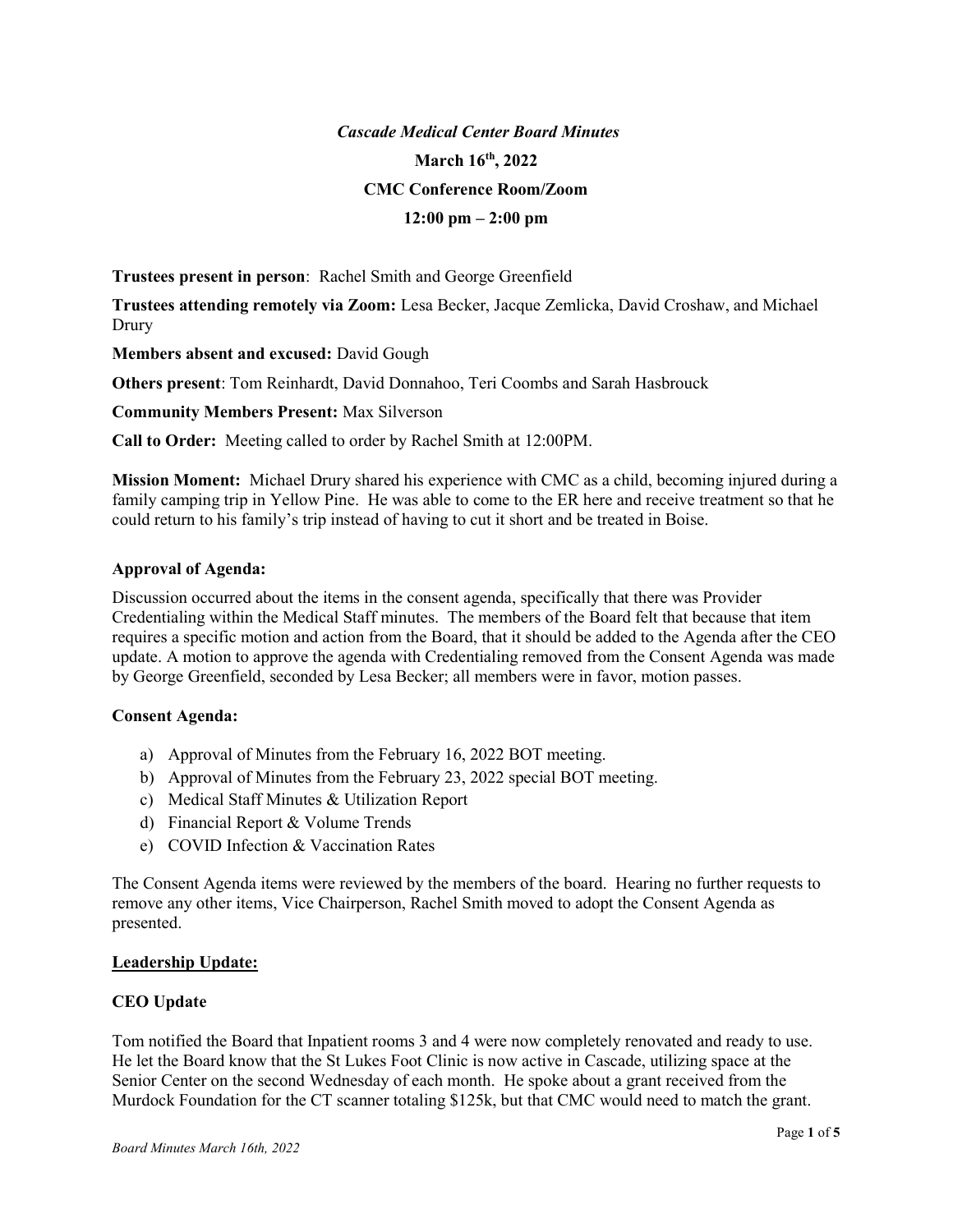## Payor Contract Update

Tom notified the members of the Board that the contract negotiations with Pacific Source had been completed, along with the new contracts for St Luke's Health Partners and CIGNA. He will be working on the Blue Cross of Idaho contract next.

## New Hospital Building Project Update – with BWBR

Tom provided a brief update of his presentation to the Cascade City Council regarding the land purchase and location as well as the Annexation application that he plans to submit so that the new hospital is still within the Cascade City limits. He reviewed the press release that will be in the Star News tomorrow announcing the Board's decision to recommend a new facility be built. Tom also reviewed the communication planning in conjunction with the Foundation to inform the public of the need for a new hospital and the related details. That communication roll out will begin in late March.

Tom spoke about the progress of the New Hospital, specifically focusing on the project financing. Tom and David Donnahoo addressed the options available, including a Bank loan versus a USDA loan and a Bond option. The bond election would occur on May 17<sup>th</sup> and require a super majority approval.

Members from BWBR gave a brief presentation via Zoom, to the members of the Board on the site plans and two design options. The members of the Board discussed what they liked and disliked about the two options, but all agreed they could support either.

## Cascade Pharmacy Status

Tom let the members of the Board know that he did not have any new updates about the replacement of Watkins, including a temporary location.

## Provider Credentialing

Sarah presented the application for reappointment for David Hill, PA-C for a term of two years. She found no deficiencies with his application and asked that the Board make a motion to accept the recommendation of the Medical Staff and reappoint David Hill to the Medical Staff as an Active member for a term of two years, expiring February of 2024. Lesa Becker make the motion to accept Dave Hill's application, George Greenfield seconded the motion. All members were in favor; motion passes.

Sarah also presented application for reappointment from the Gem State Radiologist group. Each provider submitted individual applications that were verified using delegated credentialing from Saint Alphonsus Regional Medical Center. Sarah provided the recommendation that all of these providers met the requirements of our Medical Staff Bylaws and that the members of the Board make a motion to accept their applications for reappointment to the Medical Staff as Telemedicine/Consulting privileges for a term of two years, expiring April 2024. Michael Drury made a motion to accept the recommendation of the Medial Staff to reappoint the providers of the Gem State Radiology group to the Medical Staff for a term of two years. George Greenfield seconded this motion. All members were in favor; motion passes.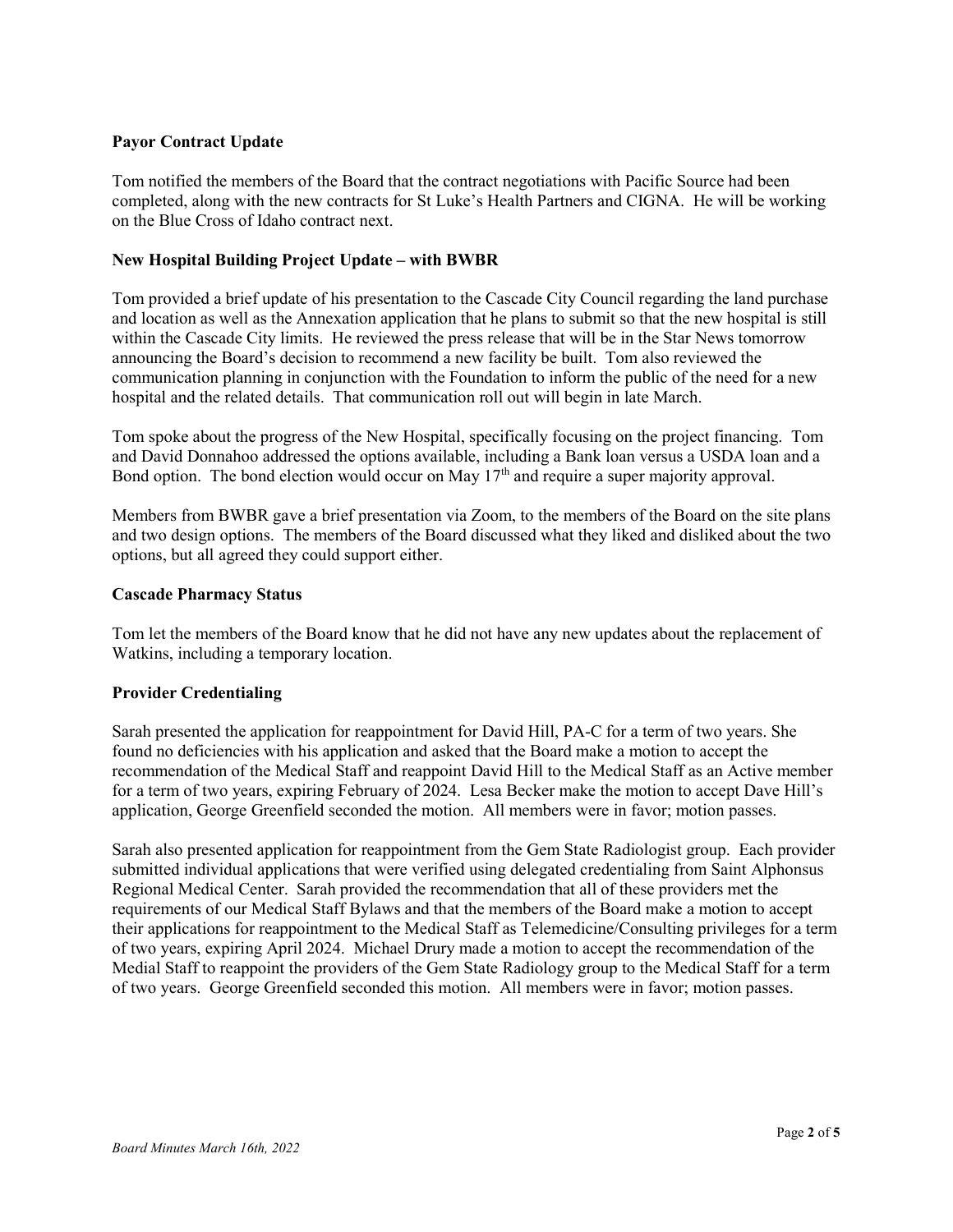## New Business:

### Purchase of upgraded CT scanner

David notified the members of the Board that we received a grant for \$125k from the Murdock Foundation for the new CT scanner, but the grant requires a match. David discussed that CMC has the funds to match the grant, but given the current process for determining debt capacity for the new hospital, it may be beneficial to ask the Foundation to provide the matching funds. Jacque did let the members of the Board know that asking the Foundation to provide the funds match was the recommendation of the Finance Committee. A motion was then made by Jacque Zemlicka to ask the Foundation to provide the funds to match the requirements of the grant. David Croshaw seconded this motion; all members were in favor, motion passes.

## FY21 Audited Financials Presentation

David Imus with Wipfli provided a brief overview of the presentation provided to the Finance Committee on the FY21 Audited Financials. He noted that our Days Cash on Hand was very strong at 328 days. Discussion occurred between the members of the Board about improvement of the Financials over the past few years, and credited current Leadership. A motion was made by Michael Drury to accept the Audited Financials presented by Wipfli. Jacque Zemlicka seconded this motion. All members were in favor; motion passes.

### Replacement Hospital Financing Options

David Donnahoo presented options to the members of the Board on financing a replacement hospital. Topics of his presentation included discussion of the GO Bond as cushion for bank risk tolerance, as well as inflation and interest rate risks. This was done with consideration of the voter's tax burden tolerance. David reviewed the various options of Bank financing, focusing on local banks within the area and banks we already have a relationship with. He also spoke about the Financial Forecast, stating the DZA was still working on the project but expected to deliver a result the following week.

David spoke on the financial risks of the project, addressing Bank Risk Tolerance, Inflation Risk, and Interest Rate Risk and how each of them would impact the project. He also reviewed the Project Funding Sensitivity Analysis and the Property Tax Buren Sensitivity analysis.

#### Bond Referendum Amount and Language

After reviewing the presentation by David Donnahoo, the members of the Board discussed the Bond Referendum, including the amount and language of what the request would say. The recommendation of the Finance committee was reviewed and discussed. Jacque Zemlicka made a motion that Cascade Medical Center Hospital District adopts Resolution Number 2022.03.16-01 ordering a special bond election to issue \$19M in general obligation bonds for the purpose of constructing a replacement district hospital. Lesa Becker seconded this motion. All members were in favor; motion passes. The necessary documents will be submitted by David Donnahoo to the proper departments at the County offices.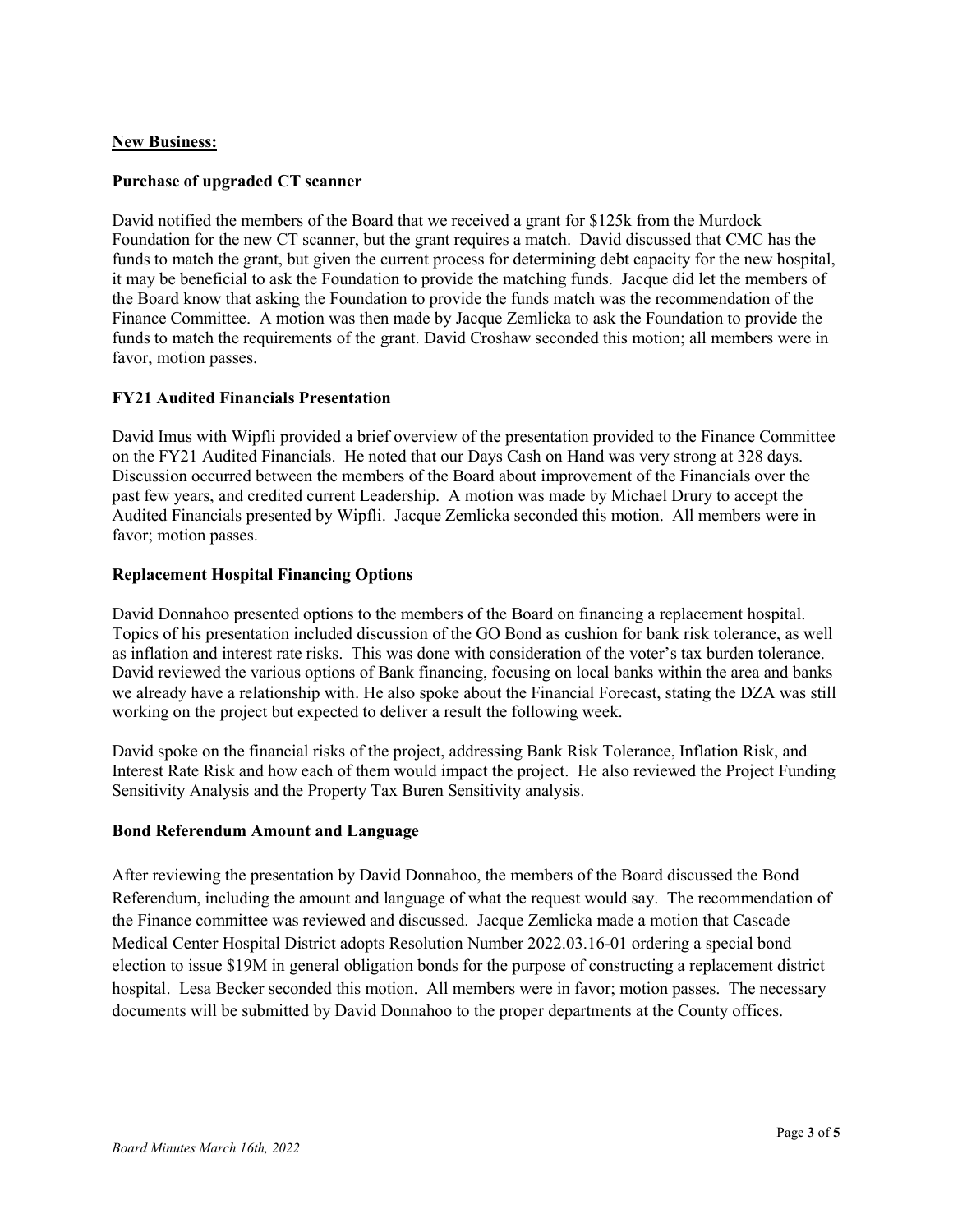#### IHA PAC Request

Tom notified the members of the board that the Idaho Hospital Association PAC had asked for permission to contact salaried employees to request donations. Discussion occurred about providing private employee contact information, but it appeared that they were not asking for information but rather just the ability to approach employees. It was decided that the Board does not object to this.

## Committee Reports:

Finance Committee: Members: Jacque Zemlicka, Chairperson Michael Drury George Greenfield David Donnahoo Tom Reinhardt

The Finance Committee did meet in March 2022 to review the Audited Financials presented by Wipfli as well as the Murdock Grant match request for the new CT scanner. They also had a Special Meeting to consider the options for the Bond Request and Financing of the New Hospital.

### Strategic Planning Committee:

 Members: David Gough George Greenfield David Croshaw Tom Reinhardt Jack Knoblock Karolyn Plehal Ann Young

The Strategic Planning Committee did not meet.

## Quality Assurance, Performance Improvement and Compliance Committee:

 Members: Lesa Becker, Chairperson Rachel Smith David Gough Aline Lee Tom Reinhardt Teri Coombs Sarah Hasbrouck Dr. Camarata

The Quality Assurance, Performance Improvement and Compliance Committee did not meet in March.

#### Executive Session:

An Executive Sessions was not held during the March 2022 Board meeting.